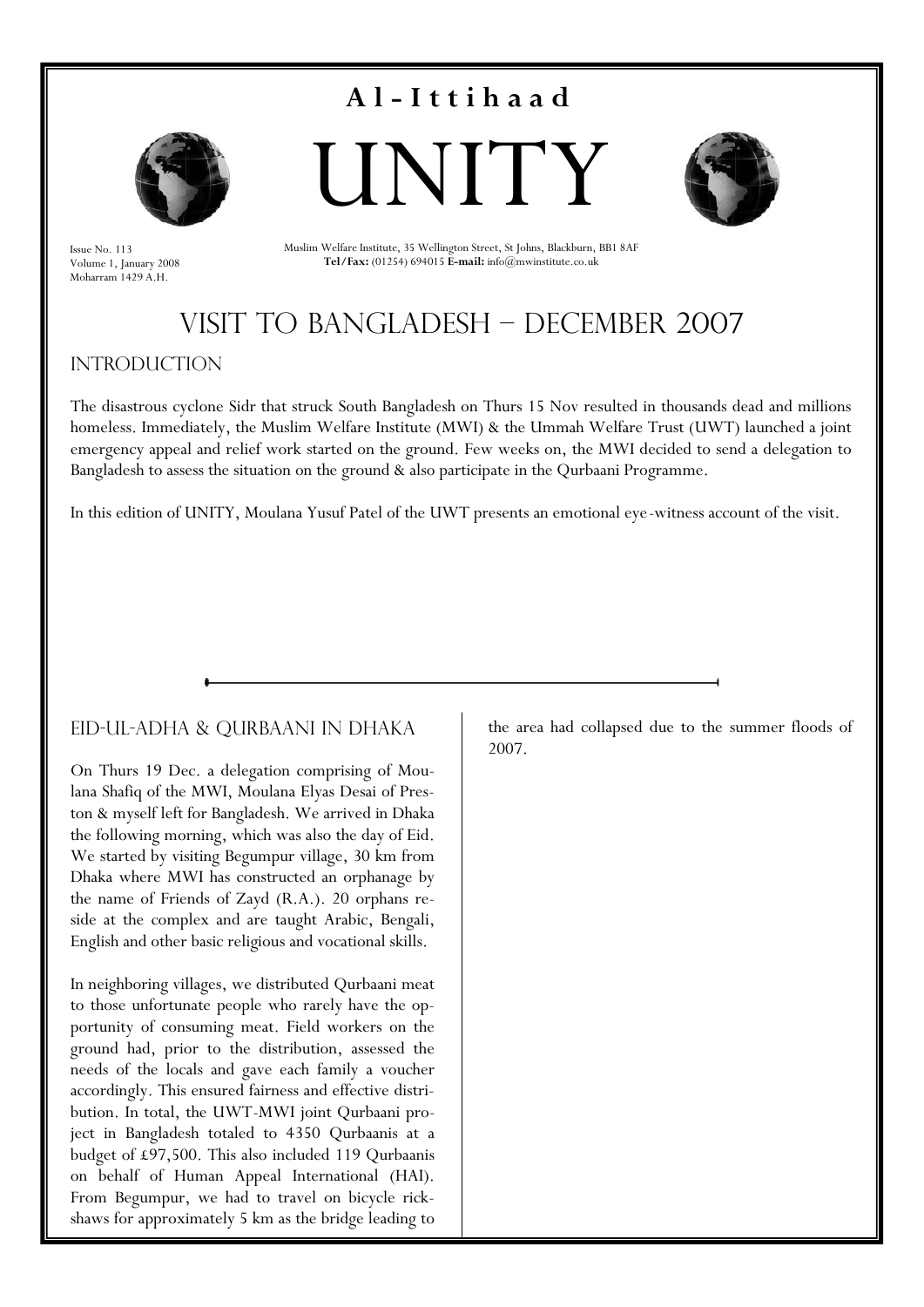## UNITY

### Muslim family adopts a second time, this is their story.......

#### **Destruction beyond imagination**

The following day, we departed for South Bangladesh, the cyclone affected region, which was the main purpose of our journey. After a tiresome journey of 5 hours, we arrived at the famous city of Khulna and rested for the night. As we continued our journey further south, we started to observe the effects and remains of the tidal wave. The further we travelled, the worse it got. For miles and miles, the only remains we saw were uprooted or bent trees, shattered homes, and roofless mosques. The destruction we

were witnessing was beyond imagination.

Interestingly, we noted that the religiosity of the village citizens also increased as we travelled. With simplicity clearly visible, more women wore the complete Hijab, and modesty was second to none.

#### **Tears to our eyes**

The first village we visited to distribute aid was Hajipara, in Bagerhat district. The village is 50 km from the ocean. We distributed food packs and blankets and lay the foundation for a water filter. It was here we heard the story of Fatima that brought tears to our eyes. She was walking with her child when the tidal wave forced them to a tree and the child's hands stuck to a tree. She started to scream, "Cut my hand and let me free" but to Fatima's despair the wave swept the child away with the tree until Fatima could no longer hear the cries. Everyone had a story to tell but we had to move on.

Our next visit was to Rajessor village where we distributed Qurbaani to over 500 people and inaugurated a water filter system. We also laid the foundation for a mosque that had virtually been swept away. A meeting was also arranged with the local scholars to discuss the needs and priorities of the local people. Close by, we visited neighboring village of Tafalbari where food aid and Qurbaani meat was distributed.

The following day, we visited Rajapur in Jalakhathi district. After distributing food packs, we met with a number of ministers and local officials. The Chief Relief Coordinator and Under Secretary of Honour to the Bangladeshi Government, Mahmood Hasan was also present and we discussed the long-term initiatives government agencies and NGOs propose to rebuild

the economy.

#### **Abdul Mannan & Saliha lose everything**

On the same day, we were scheduled to visit Mirzaganj village in Gorkhali district. We travel hundreds of kilometers through the jungles and rivers with a bumpy ride as the roads are severely damaged. The village was 5 km away from the ocean and words simply cannot

describe the catastrophe. The Mosque had vanished, and all but one home had swept away.

We distributed relief and listened to the personal accounts of the residents. It was here, we met 60 years old Abdul Mannan and his wife Saliha. Both were unaware of the cyclone until the tidal wave reached their home. There was virtually no chance of them surviving but the Almighty had decided otherwise. The water forced them up and they clung to a tree from 9pm for a few hours until the water started to retreat back. Their livelihood, fishery items, and 25,000 Takas (£200) worth of vegetation had been destroyed.

'The relationship between the two sisters is beautiful, just like any two blood sisters, protective and loving. They play, they laugh, they run, they fight and they argue.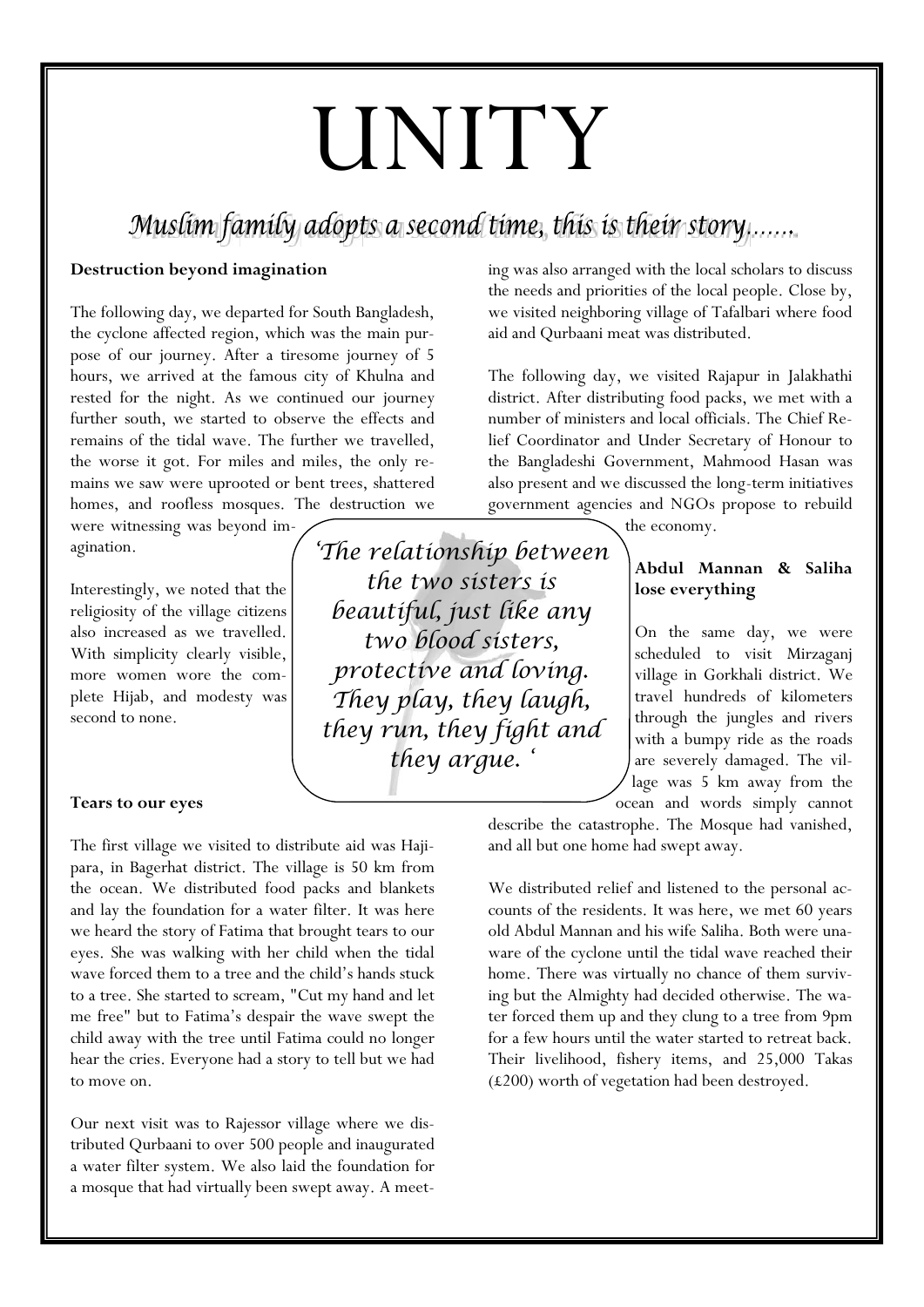# UNITY

A Muslim family s first adoption, this is how it went......

#### **35 burials in one day**

In the same village, we came across a mini graveyard where 35 martyred corpses had been buried in one day. This was one of the saddest moments of our visit and reminded us of our ultimate destiny.

The journey and narratives got worse the next day. We travelled 5 km in a speedboat across river Bishkal from Boroytala, to reach the isolated village of South Tetul Baria. The area was in a total mess and the vil-

lage had been ransacked. Four of the five mosques have been destroyed and all the water ponds had been infected. More than 300 homes were destroyed and up to 30 people were martyred. Until our arrival, no aid had yet reached the village, nor were they pre warned about the cyclone.

#### **Helinah Begum loses her child**

It was here we heard heart-rattling accounts. Helinah Begum described the moment when the tidal wave forced the roof of her shed-house unto

her eight year old child who died in front of her eyes. Subsequently, her forehead was injured and she showed us the injury sustained by her hand when trying to uphold the roof. She tried her utmost best to protect and save her child but was unable to do so.

Everyone had a story to tell. Some would describe the number of people dead in their family or the velocity and ferocity of the wave. Others showed us the location of the mass graves whilst some cried in tears for being unable to locate corpses. There were those who tried to take refuge in boats and ships but were thrown overboard and drowned. The village was in total ruins. There remained broken homes, infected lakes, uprooted trees, mass graves, razed mosques, wrecked boats, traumatized people and broken hearts. The village was silent in horror as people continued to remember the tragedy.

Following on from South Tetul Baria, we visited the tip of the country Kua Kata and returned to Dhaka after spending four days in the region.

#### **Widows Complex**

After our return to Dhaka, we visited a unique complex by the name of `Hazrat Ayesha (R.A.) Widows Complex` a MWI project in Dayamir Village on the

> outskirts of Sylhet. The complex comprises of 50 houses for widows & their families surrounded by ponds, farms & vegetation for income generation programmes. The cost of the project was £85,000 donated by the Muslims of Preston in 2005.

> We also participated in a `Group Weddings Programme` and observed sewing machine classes in Kishoreganj district.

#### **Conclusion**

The crux of the journey is clear. The cyclone was no ordinary tragedy, nor was it the 'normal floods' as many have assumed. We only understood the extent of the catastrophe after visiting the region and our observations were 6 weeks following the cyclone. We had heard in media reports that the water gushed inland 200 km at speeds exceeding 250 km per hour but failed to understand and comprehend the reality of this.

They bring something very special & unique into our lives, the barakah & happiness that comes with them is unbelievable.